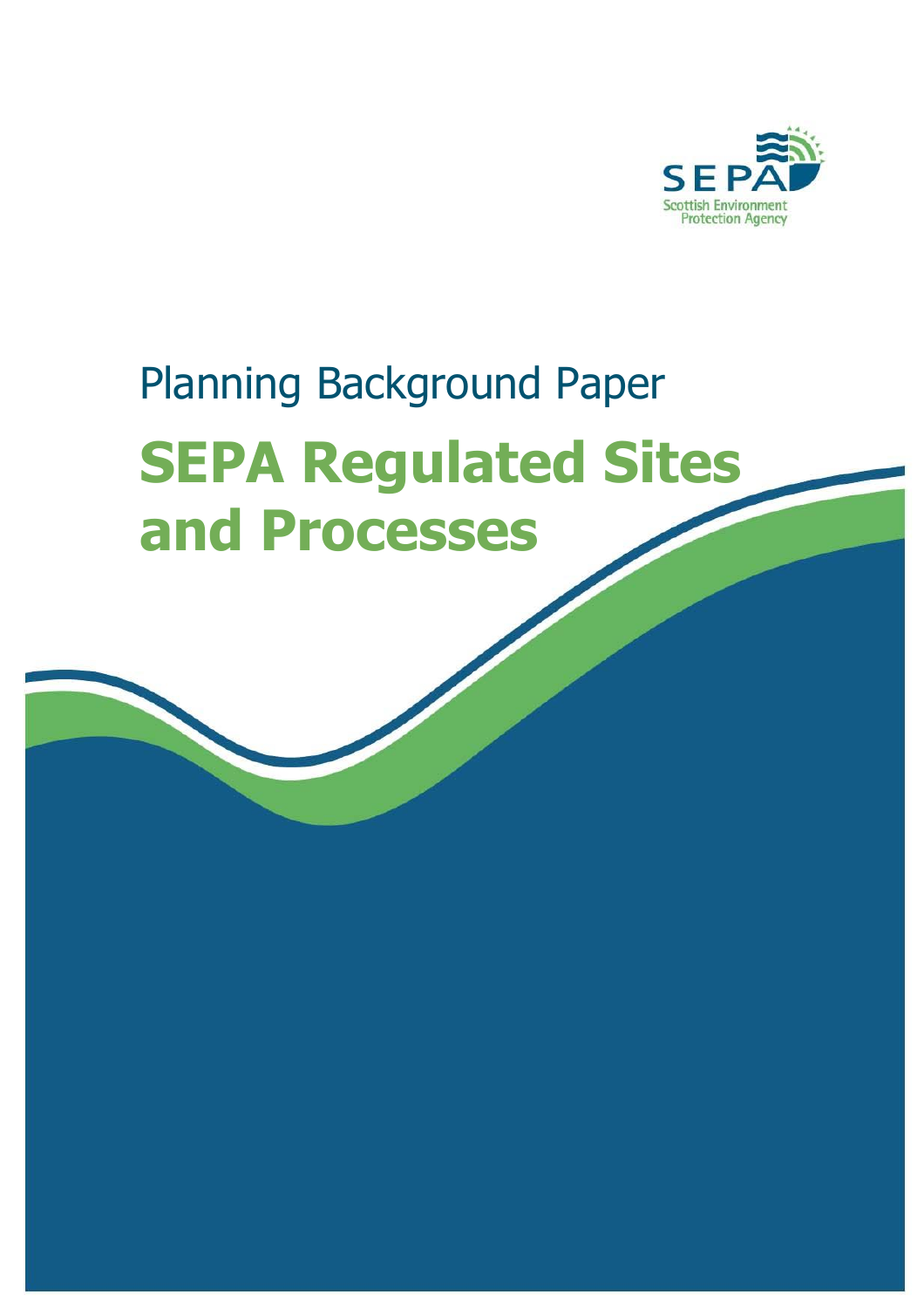| SCOTTISH ENVIRONMENT PROTECTION AGENCY                                         | Identifier: | LUPS-BP-GON      |
|--------------------------------------------------------------------------------|-------------|------------------|
|                                                                                | Pages:      | 16               |
| <b>Land Use Planning System</b><br><b>SEPA Development Management Guidance</b> | Issue no:   | Version 2        |
|                                                                                | Issue date: | 21 February 2018 |
| Background Paper on SEPA Regulated Sites and<br><b>Processes</b>               |             |                  |

#### **Update Summary**

| Version   | Description                                                                                                                                                                                                                                                                                                |
|-----------|------------------------------------------------------------------------------------------------------------------------------------------------------------------------------------------------------------------------------------------------------------------------------------------------------------|
| Version 1 | First issue                                                                                                                                                                                                                                                                                                |
| Version 2 | There has been the inclusion of a new requirement related to small biomass<br>plant and new recommendations related to regulated sites and the medium<br>combustion plant directive. The table now includes information requests for<br>intensive agriculture applications and the appropriate assessment. |

# **Notes**

This document provides SEPA guidance on land use planning and SEPA regulated sites and processes. It is based on SEPA's interpretation of national planning policy and duties and requirements under relevant legislation.

This document is uncontrolled if printed. Always refer to the online document for accurate and up-to-date information.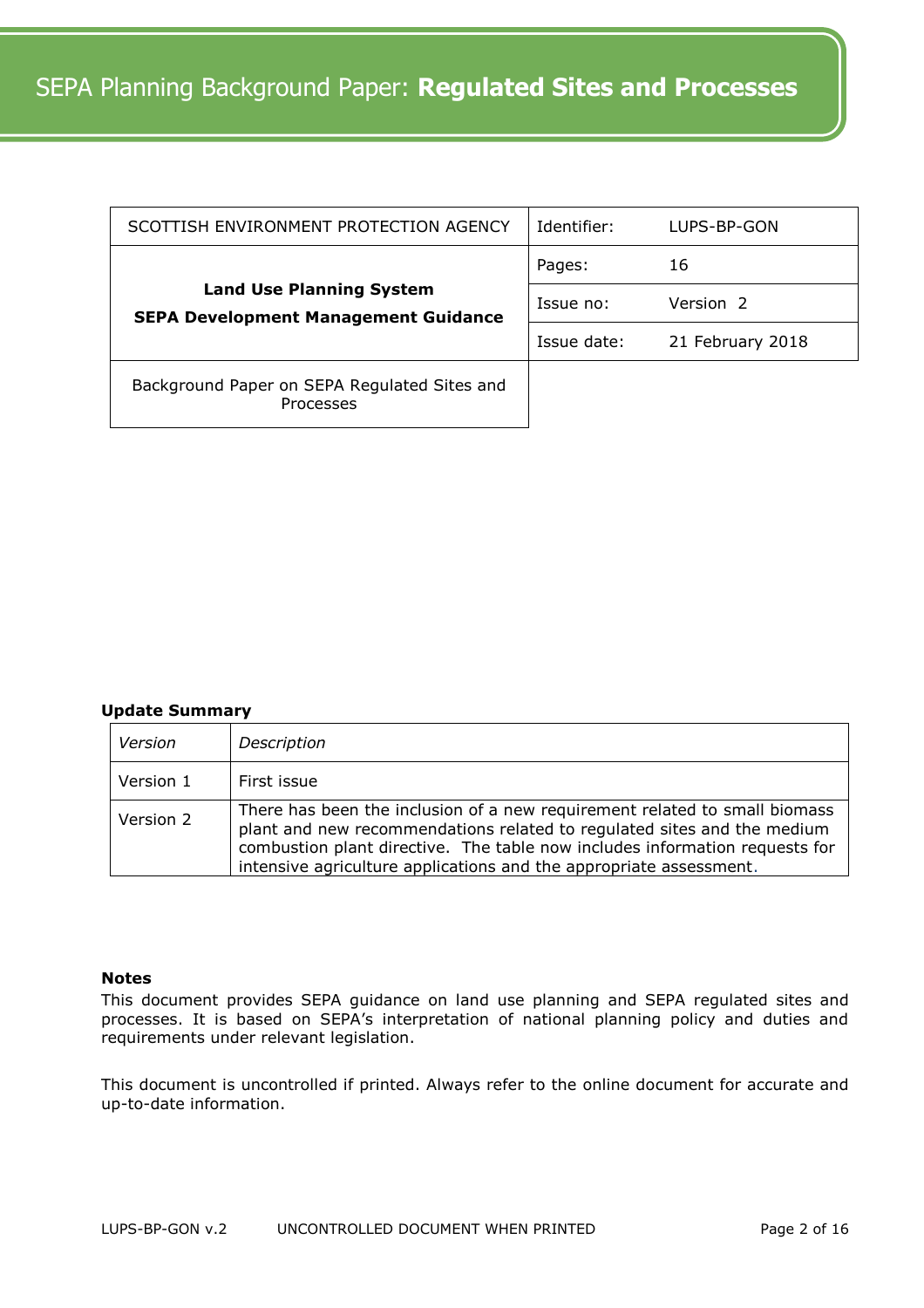## <span id="page-2-0"></span>**Index**

*This document can be navigated using the hyperlinks below and by showing the navigation pane (word 2010) or document map (word 2003) in the view tool bar.* 

| DI. |  | Why we comment on this topic                        |
|-----|--|-----------------------------------------------------|
|     |  | <b>Objectives</b>                                   |
|     |  |                                                     |
| DM. |  | <b>Development Management</b>                       |
|     |  | Requirement 1: SEPA regulated sites and processes   |
|     |  | Table 1: General information requirements           |
|     |  | Co-location                                         |
|     |  | <b>Stack Heights</b>                                |
|     |  | Requirement 2: Small scale biomass                  |
|     |  | Recommendation 1: Co-location                       |
|     |  | Recommendation 2: Medium combustion plant directive |
|     |  |                                                     |
|     |  |                                                     |
|     |  |                                                     |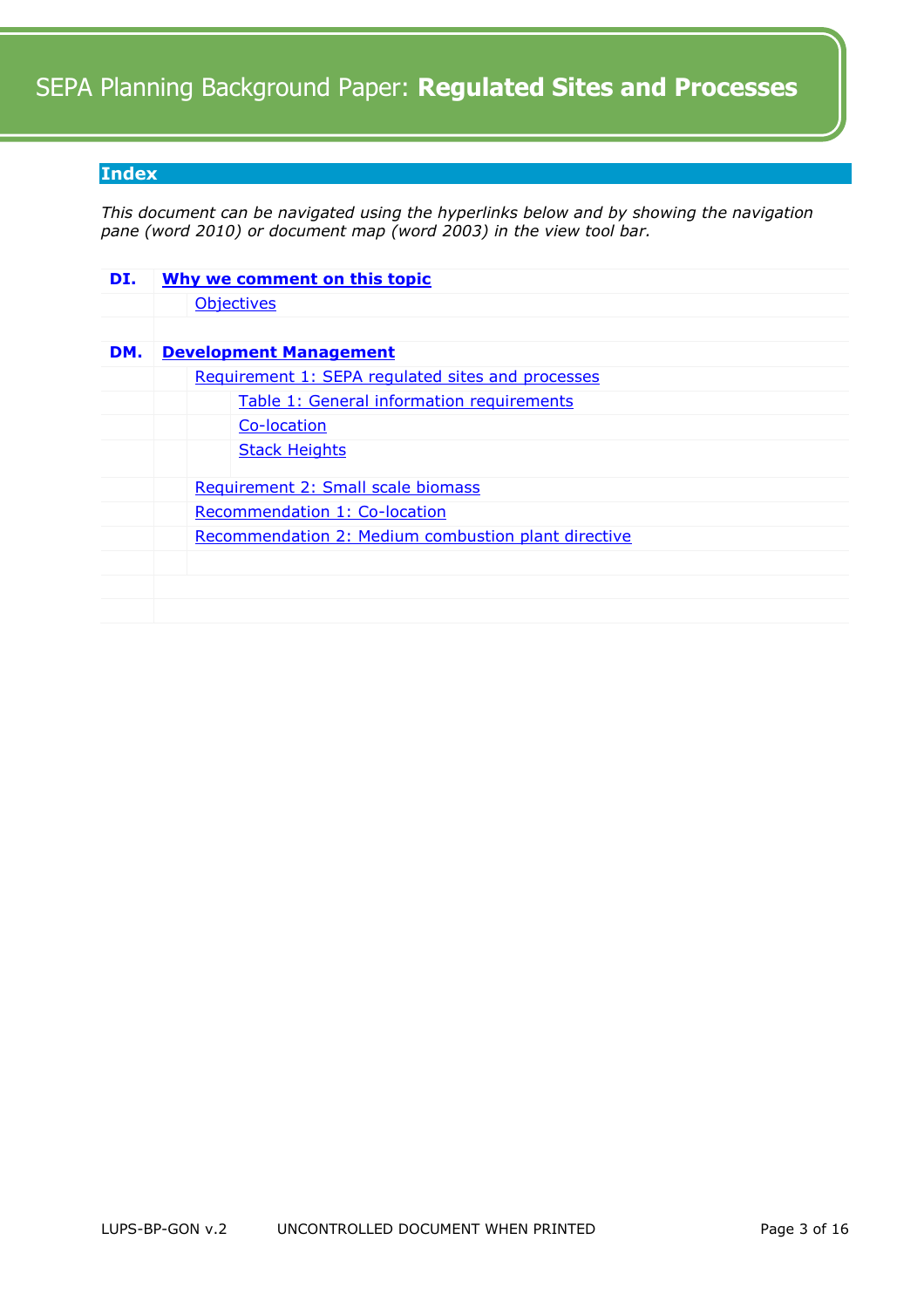# <span id="page-3-0"></span>**Why we comment on this topic**

- DI.1 As Scotland's environmental regulator we administer a number of regulatory systems. We have to judge whether or not an application submitted under one of these environmental regulatory regimes meets the requirements of the law. If the application meets the legal requirements then we are legally obliged to issue a permit.
- DI.2 In line with **PAN 51** guidance, we need certain information about a development to be submitted with the planning application in order to be able to provide a view on whether the associated activity is potentially capable of being consented. The information we require in order to determine whether a process associated with a planning application can be authorised is different, but complementary, to the information we require to fulfil our role as statutory consultee of the town and country planning process.
- DI.3 This guidance note provides advice on how we will respond to planning authorities when elements of a development will also be regulated by us or where a development proposal is in proximity to an existing regulated process. When we respond to such consultations we must advise the planning authority as to the potential consentability of the proposal under environmental regulation.
- DI.4 Land use planning and environmental regulation fall under different regimes but often are complementary. For most types of development it is for developers to decide when they submit their separate applications for planning permission and authorisation. When consulted on a planning application for a development, elements of which may also be regulated by us, we must consider the acceptability of the development itself in land use terms. This involves consideration of the sensitivity of the receiving environment, including adjacent land uses and potential regulation.

#### <span id="page-3-1"></span>**SEPA's objectives for this topic:**

- Where elements of a planning application may be regulated by SEPA, to provide a view on whether this activity is potentially capable of being consented.
- Where development is proposed in proximity to SEPA regulated sites to provide information to planning authorities to enable them to make an informed decision on the proposed development.
- To ensure that development proposals are located, sited and designed to minimise air quality impacts and do not create unacceptable risks to adjacent communities.
- <span id="page-3-2"></span>DI.5 We have clarified the requirements and recommendations relating to SEPA regulated sites and processes that we consider should be addressed through development management. These are based on our interpretation of national planning policies and duties and requirements under relevant legislation. They will be used to inform our advice to planning authorities. We expect development proposals to satisfy the relevant requirements and we will encourage planning authorities and developers to consider the recommendations as good practice.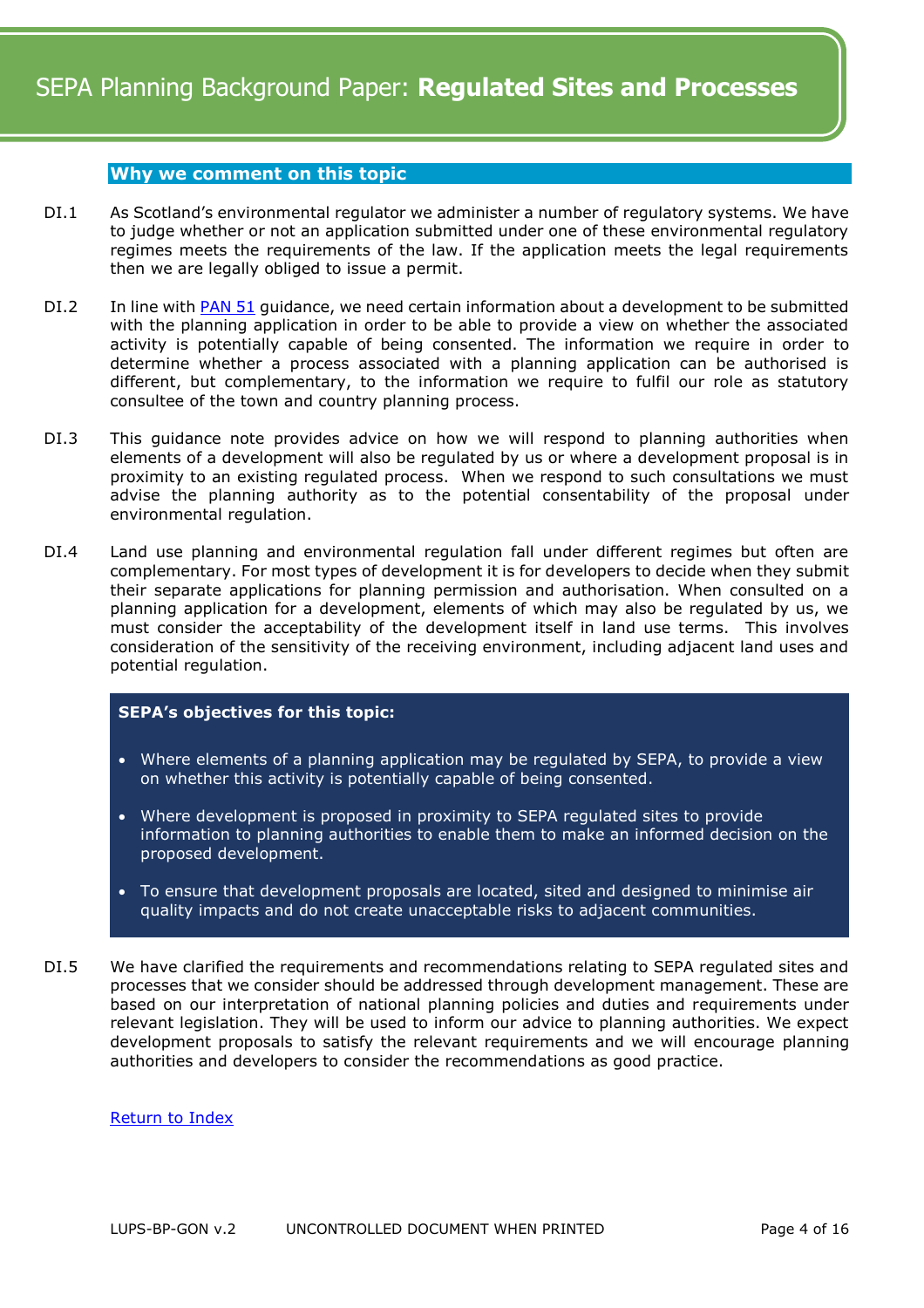# <span id="page-4-0"></span>**DM Requirement 1: SEPA regulated sites and processes**

#### **SEPA regulated sites and processes**

Information is provided in support of the application to demonstrate that proposal is potentially capable of being consented through the relevant SEPA regulatory regime(s). Guidance on the minimum information requirements for each regulatory regime is provided in Table 1.

## **Information requirements**

- DM.1 The minimum information requirements for each regulatory regime is set out in the Table 1. This information should be submitted in support of the planning application.
- DM.2 Note: if the proposal is for a windfarm, hydro, large scale mixed use development, quarry, fish farm or marine development, you should also refer to the information requirements set out in our standard EIA scoping letters. These are available on our [advice for developers webpage.](https://www.sepa.org.uk/environment/land/planning/advice-for-developers/)

| <b>Regulatory</b><br>regime                  | Information needed to support the planning application                                                                                                                                                                                                                                                                                                                                                                                                                                                                                                                                                                                                                                                                                                                                                                                                                                                                                                                                                                                                                                                               |
|----------------------------------------------|----------------------------------------------------------------------------------------------------------------------------------------------------------------------------------------------------------------------------------------------------------------------------------------------------------------------------------------------------------------------------------------------------------------------------------------------------------------------------------------------------------------------------------------------------------------------------------------------------------------------------------------------------------------------------------------------------------------------------------------------------------------------------------------------------------------------------------------------------------------------------------------------------------------------------------------------------------------------------------------------------------------------------------------------------------------------------------------------------------------------|
| Pollution<br>Prevention and<br>Control       | a) A general description of the proposed process, techniques and<br>technology choice.                                                                                                                                                                                                                                                                                                                                                                                                                                                                                                                                                                                                                                                                                                                                                                                                                                                                                                                                                                                                                               |
| (Scotland)<br>Regulations 2012<br>(PPC 2012) | b) <b>EITHER</b> - details of proposed processes, techniques and technologies,<br>an assessment of environmental impact associated with technology<br>choice, including the process of producing a detailed list of receptors, a<br>description of potential impact on sensitive receptors, proposed<br>mitigation measures and emissions standards to be achieved. This<br>should include the consideration of potential future development sites<br>i.e. sites allocated or proposed for allocation in the Local Development<br>Plan, sites with extant planning permission or sites with planning<br>applications under consideration by the planning authority; OR $-$<br>demonstration that, assuming a worst-case scenario with sensitive<br>receptors present, the development could reasonably achieve through<br>existing technology agreed defined emissions standards. For proposals<br>that include chimneys or stacks, a Stack Height Sensitivity Analysis,<br>using data modelling from a worst case scenario (proposed minimum<br>stack height and using IED emission limit value) must be submitted. |
|                                              | c) A statement relating to potential for abnormal or unusual events (e.g.<br>non-routine emissions), the frequency and expected duration of the<br>events, and the potential impact on sensitive receptors, in order to<br>demonstrate the suitability of the location. This is an important issue<br>as some processes (through for example odour) are inherently<br>challenging in terms of co-location with for example housing.                                                                                                                                                                                                                                                                                                                                                                                                                                                                                                                                                                                                                                                                                  |
|                                              | d) Where relevant, information required to ensure compliance with SEPA's<br>Thermal Treatment of Waste Guidelines in terms of the efficiency of the<br>plant and the acceptability in principle of the proposed heat plan.                                                                                                                                                                                                                                                                                                                                                                                                                                                                                                                                                                                                                                                                                                                                                                                                                                                                                           |

<span id="page-4-1"></span>**Table 1:** General Information Requirements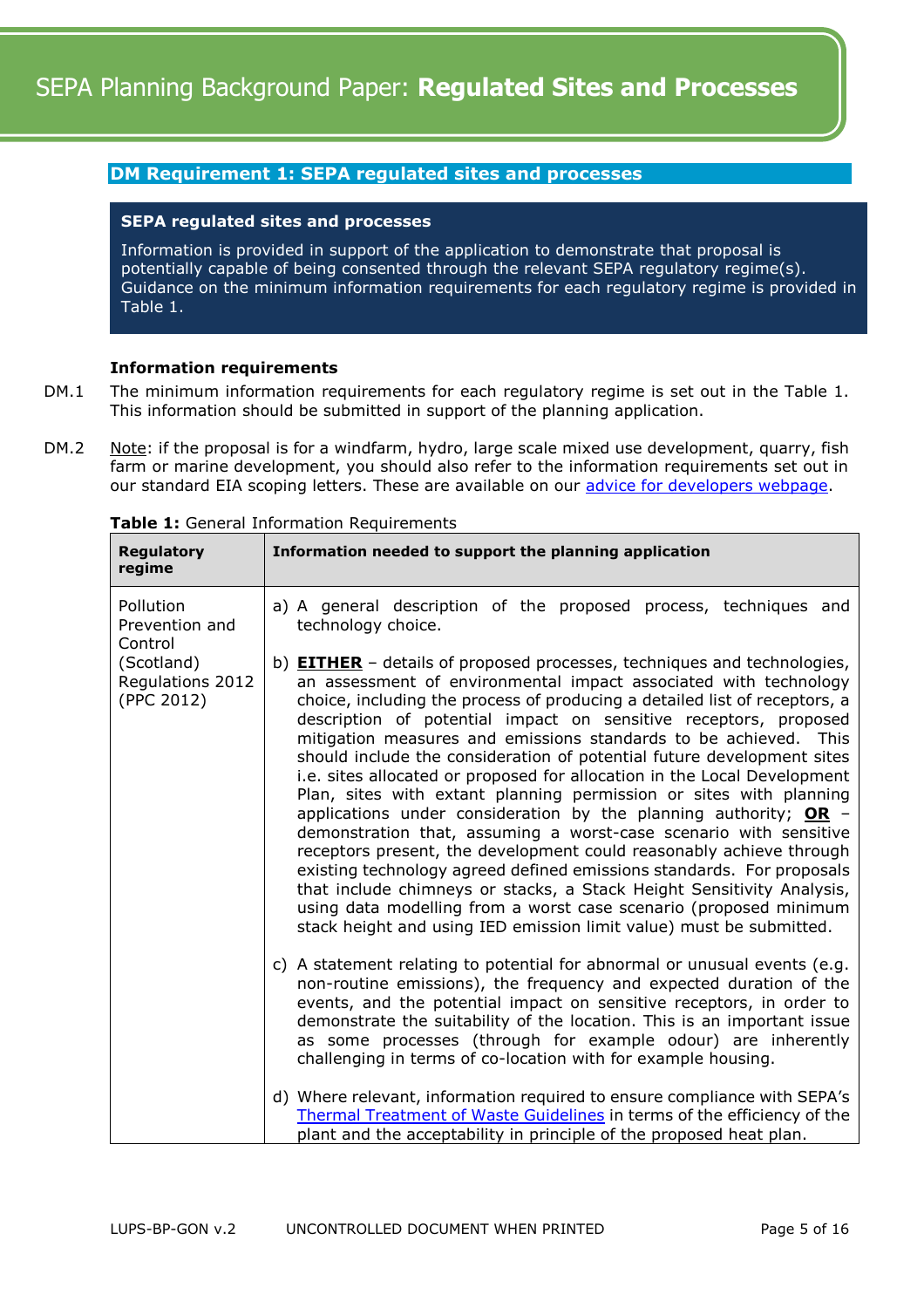|                                                                                                                                           | e) Information relating to carbon capture readiness where the proposal<br>relates to an Electricity Act Section 36 application for a thermal power<br>station of >50MW.                                                                                                                                                                                                                                                                                                                                                                                         |              |
|-------------------------------------------------------------------------------------------------------------------------------------------|-----------------------------------------------------------------------------------------------------------------------------------------------------------------------------------------------------------------------------------------------------------------------------------------------------------------------------------------------------------------------------------------------------------------------------------------------------------------------------------------------------------------------------------------------------------------|--------------|
|                                                                                                                                           | f) In the case of an application for an intensive pig or poultry farm, SCAIL<br>(Simple Calculation of Atmospheric Impact Limits) Agriculture<br>screening is required to be carried out to identify whether screening<br>criteria for any relevant standards/critical levels will be exceeded at any<br>designated sites and sensitive receptors. Where they are exceeded,<br>SEPA will require further detailed modelling to better predict the impact<br>on ambient air quality from the proposed site.                                                      |              |
|                                                                                                                                           | <b>Special Note: Statutory Consultee Consultation Arrangement -</b>                                                                                                                                                                                                                                                                                                                                                                                                                                                                                             |              |
|                                                                                                                                           | <b>Appropriate Assessment</b><br>Where SEPA has been consulted by SNH under the Habitats Regulation<br>for sites of high risk activity (large combustion plants, incinerators and<br>intensive agriculture proposals for pigs or poultry required to be<br>permitted under PPC) that are likely to have a significant effect on the<br>nature conservation site, we require additional modelling information to<br>be submitted, or the submission of a PPC application. The form of the<br>information will be outlined through discussion with the applicant. |              |
| Waste<br>Management<br>Licensing<br>(Scotland)<br>Regulations 2011                                                                        | a) All waste management proposals require a description of the site<br>layout and design which demonstrates that the site is capable of<br>accommodating the proposed development without resulting in<br>unacceptable negative environmental impacts and is adequate for the<br>activity proposed.                                                                                                                                                                                                                                                             |              |
|                                                                                                                                           | b) Energy from waste proposals require information to demonstrate that<br>the proposal will comply with Thermal Treatment of Waste Guidelines<br>in terms of the efficiency of the plant and the acceptability in principle<br>of the proposed heat plan.                                                                                                                                                                                                                                                                                                       |              |
|                                                                                                                                           | c) Anaerobic digestion proposals - refer to Thermal Treatment of Waste<br>Guidelines for detailed planning information requirements.                                                                                                                                                                                                                                                                                                                                                                                                                            |              |
| Radioactive<br>Substances Act<br>1993 (as<br>amended) (RSA)<br>and<br>Contaminated<br>Land (Scotland)<br>Regulations 2005<br>(as amended) | Detailed information will be provided in DM guidance on contaminated<br>land/ soils.                                                                                                                                                                                                                                                                                                                                                                                                                                                                            |              |
| The Water<br>Environment<br>(Controlled<br>Activities)<br>(Scotland)<br>Regulations 2011<br>(as amended)                                  | a) A description of any works which will have an impact on the water<br>environment e.g. discharges (including volume), abstractions,<br>culverts and bank works to allow an assessment of the impacts on<br>water quality, quantity and morphology and to minimise these<br>impacts at the planning stage (e.g. through modifications in layout<br>and route selection).                                                                                                                                                                                       |              |
| (CAR)                                                                                                                                     | b) A list of sensitive receptors within the water environment (e.g. other<br>water users, water dependent ecosystems) and the potential impact<br>the proposed activities will have on them.                                                                                                                                                                                                                                                                                                                                                                    |              |
| LUPS-BP-GU2a v.2                                                                                                                          | UNCONTROLLED DOCUMENT WHEN PRINTED                                                                                                                                                                                                                                                                                                                                                                                                                                                                                                                              | Page 6 of 16 |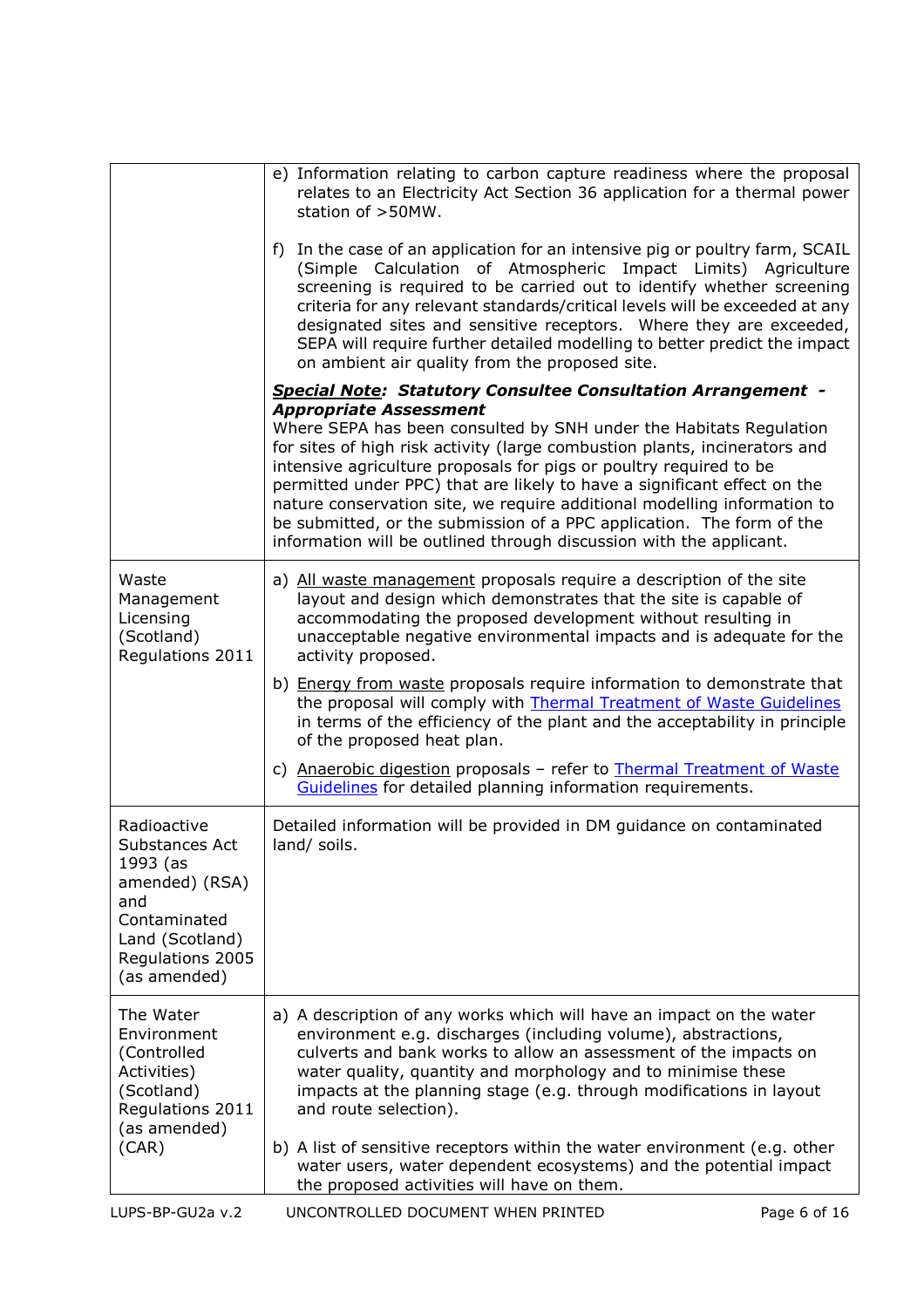|                                                                                                                                                                                                                                                                                                                                        | c) Where appropriate, details of the technologies and techniques that<br>will be used in carrying out the works to give a reasonable indication<br>if any adverse impact on the water environment can be satisfactorily<br>mitigated.                                                                                                                                                                                                                                                                                             |
|----------------------------------------------------------------------------------------------------------------------------------------------------------------------------------------------------------------------------------------------------------------------------------------------------------------------------------------|-----------------------------------------------------------------------------------------------------------------------------------------------------------------------------------------------------------------------------------------------------------------------------------------------------------------------------------------------------------------------------------------------------------------------------------------------------------------------------------------------------------------------------------|
|                                                                                                                                                                                                                                                                                                                                        | <b>Derogation assessment and determination</b><br>SEPA is required to carry out a derogation assessment on any CAR<br>application where proposals would have a significant adverse impact on<br>the water environment i.e. breach an environmental standard, or cause<br>deterioration in status of a water body, or prevent the future achievement<br>of an objective in the River Basin Management Plan. This procedure is<br>generally required for hydropower applications but is not limited to this<br>type of development. |
|                                                                                                                                                                                                                                                                                                                                        | We consider that it would be inappropriate for a planning authority to<br>approve a planning application prior to the derogation test being carried<br>out by SEPA. This is because the planning authority is a Responsible<br>Authority under the Water Environment and Water Services (Scotland)<br>Act 2003. We will advise planning authorities to defer planning decisions<br>on any development proposal where a CAR derogation will be required.                                                                           |
| The Town and<br>Country Planning<br>(Hazardous<br>Substances)<br>(Scotland)<br>Regulations 1993<br>as amended by<br>the Planning<br>(Control of<br>Major-Accident<br>Hazards)<br>(Scotland)<br>Regulations 2009<br>and the Town<br>and Country<br>Planning<br>(Hazardous<br>Substances)<br>(Scotland)<br>Amendment<br>Regulations 2010 | We require information which will enable us to advise the planning<br>authority of the likely tier of the proposal under these Regulations at the<br>planning stage.<br>We will revisit this position in light of further regulatory changes in<br>relation to COMAH.                                                                                                                                                                                                                                                             |

## **What needs to be considered?**

- DM.3 Pre-application engagement can provide an important opportunity to discuss and resolve potential issues regarding the consentability of a development proposal prior to the planning application stage. It also provides an opportunity to set out to applicants the level and type of information we require at planning and environmental consent stages.
- DM.4 We require minimum information at the planning stage in order to assess whether a proposal is capable of gaining consent. We have detailed scoping letters for Windfarm, Hydro, Large [Scale Mixed Use, Quarry, Fish Farm and Marine developments](http://www.sepa.org.uk/environment/land/planning/advice-for-developers/) which list the minimum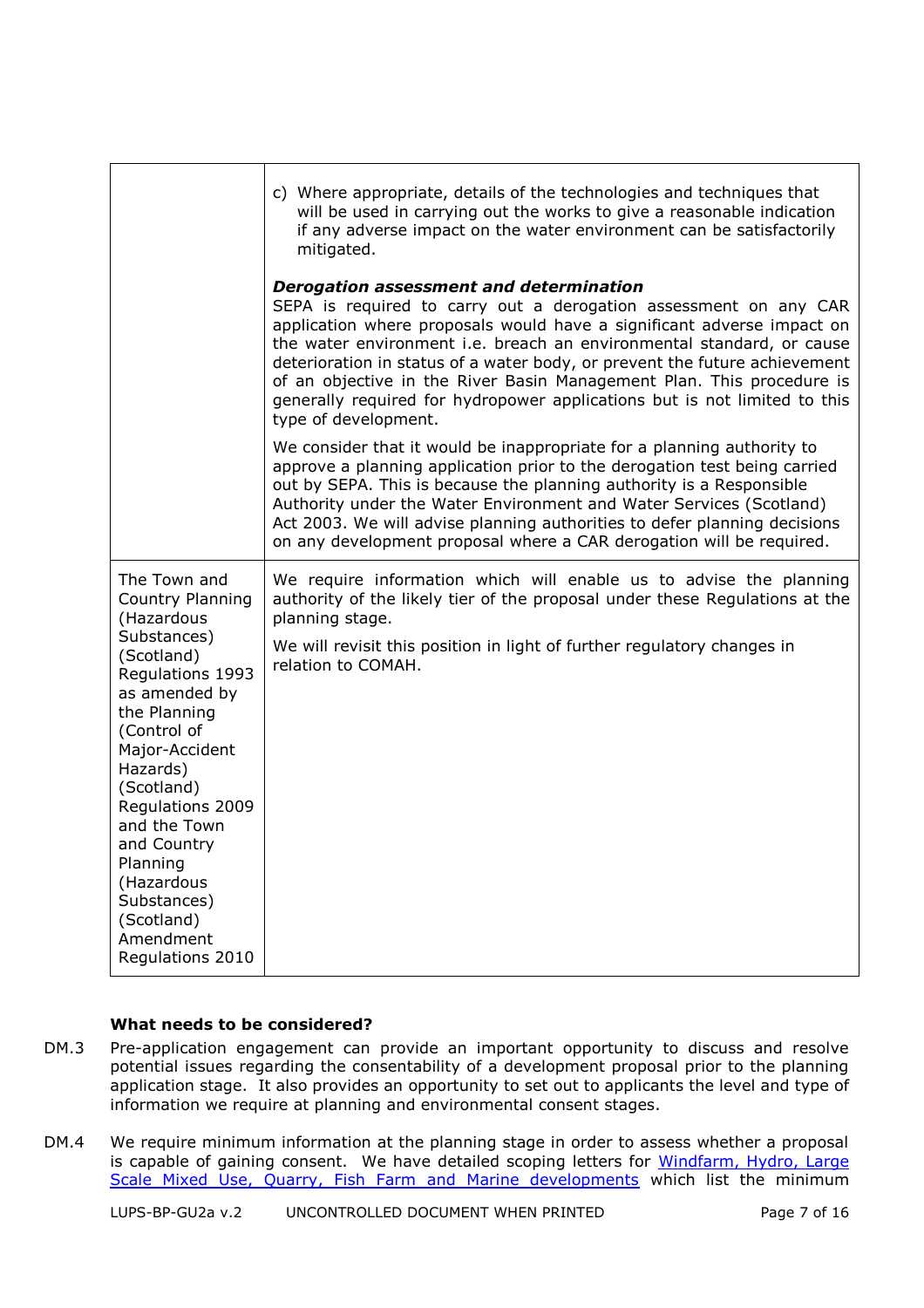information requirements for these specific types of development. For all other development types, [Table 1](#page-4-1) provides generic advice for the minimum information we require. Where any of the information requirements have not been met or information has not been provided, we will, in our response; a) make it clear that additional information will be required at the environmental consent stage to show that consent can potentially be granted; b) what information is required; and, c) that it will be at the developer's own commercial risk if they do not wish to provide this information at the planning stage. Failure to provide this information at the planning stage may result in a development with planning permission being refused environmental consent or require an applicant to resubmit the planning application with an amended scheme to accommodate modifications required by environmental regulation.

- DM.5 In exceptional circumstances we may object in principle where a proposal is not capable of gaining consent. Further information regarding objection in principle is detailed in paragraph DM.7 below.
- DM.6 In considering applications that would also require consent under a SEPA regulatory regime we should consider the following issues:
	- (a) Whether the location of the development is acceptable in principle (in exceptional circumstances the close proximity of sensitive receptors or the cumulative impact of the proposal due to existing environmental pressures may mean that we consider the proposal is not capable of being consented in that location);
	- (b) Whether the sizing of the design and layout of the development is likely to be able to provide the space or height for commonly required regulatory requirements;
	- (c) Whether consideration has been given to neighbouring allocated sites or proposed developments; and
	- (d) For any new developments that include processes that will require permitting under PPC and include chimneys or stacks, we **require** information submitted as part of a planning application to include a Stack Height Sensitivity Analysis, using data modelling from a "worst case scenario" (proposed minimum stack height and using IED emission limit value).

And outline clearly to the LPA:

- (e) Site specific advice identifying which matters will be regulated by us and therefore will not need to be controlled by planning conditions;
- (f) Any planning conditions which are essential to the acceptability and consentability of the proposed development, including those which may be required to complement but not duplicate our regulatory control;
- (g) Where insufficient information has been provided, what additional information is required and why we are asking for it;
- (h) Where sufficient information has been provided, a clear statement on whether we consider the proposal is potentially capable of being consented under the relevant specified regulatory regime(s). Where we do not consider the proposal to be potentially capable of being consented, the reasons for this should be clearly outlined.
- DM.7 We will only object in principle to the proposal in the exceptional circumstances where we consider the proposal is not capable of being consented. An objection due to lack of information should only be used when proposals raise specific issues on which we need more detail to enable us to determine whether it is potentially capable of being consented. Requests for this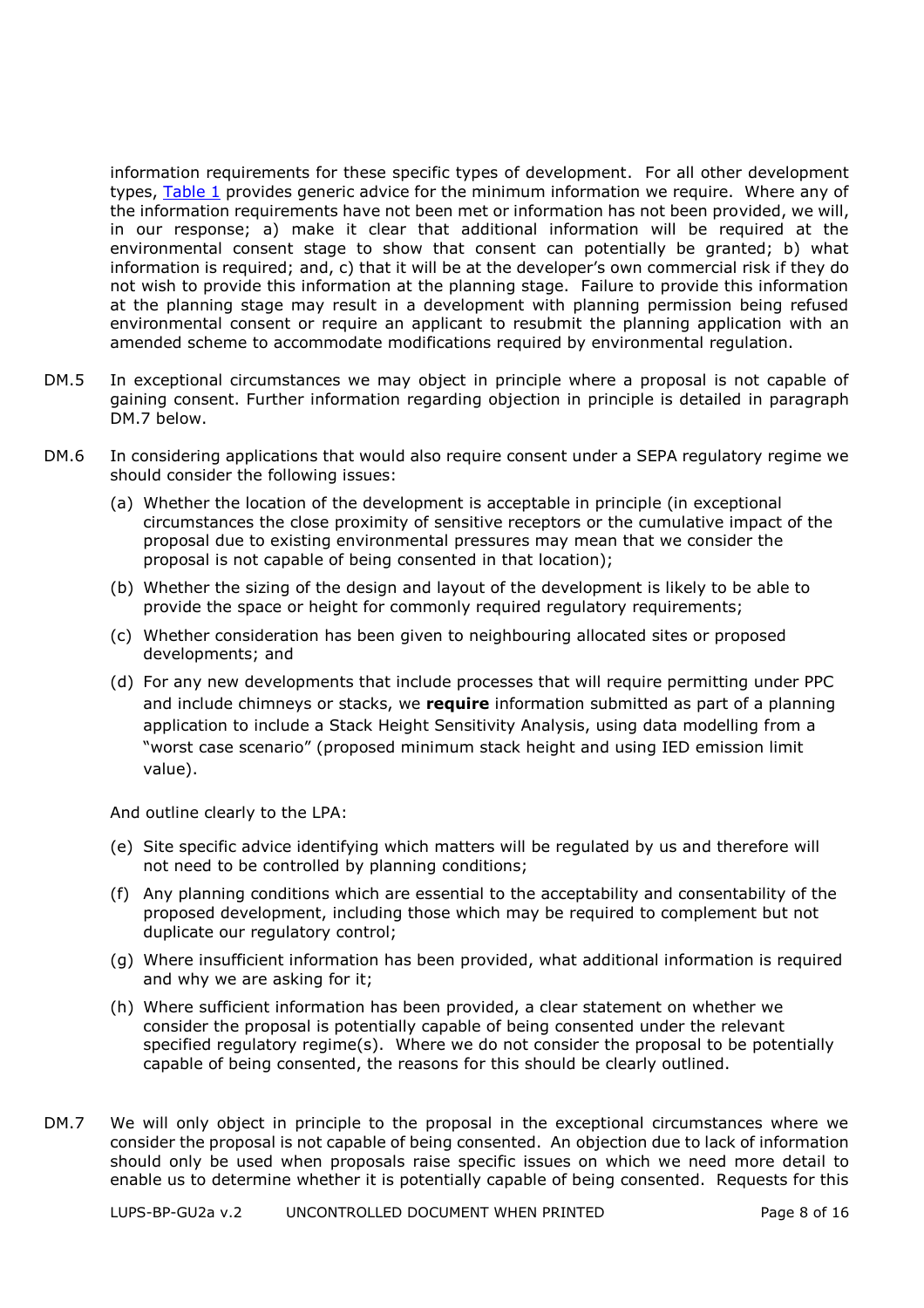information, and any objections that are made to support such requests, will relate to the broad principles of consent and not to the detail required for determination of the environmental consent.

- DM.8 Some issues are relevant to both planning and environmental regulation, but for different reasons. Matters such as technology choice can be resolved by the submission of sufficient information at the planning application stage. It is the developer's own commercial risk if at a later regulatory stage changes to a proposal are required that necessitate a further planning application.
- DM.9 Emissions which could impact upon health are entirely under the control of our regulatory powers and can be restricted to acceptable levels which can be determined following Health Impact Assessment at the environmental regulatory stage. We do not comment on these matters at planning stage.

## <span id="page-8-0"></span>*Co-location*

- DM.10 New developments can introduce sensitive receptors (such as housing, schools or hospitals) to areas that are managed for existing impacts on air, noise and odour through SEPA's regulatory regime. This may specifically be an issue where the regulated facility may fail air quality assessments or limits due to the subsequent introduction of sensitive receptors on adjacent sites.
- DM.11 Where the application is for a new development which will be regulated by us, the applicant should consider the potential impact the proposal may have on existing or planned development on adjacent sites. This should include sites that have been allocated in the development plan, sites under consideration in an emerging development plan, and sites that have extant planning permission.

#### <span id="page-8-1"></span>*Stack Height*

DM.12 Where facilities include a chimney or stack, we are taking a precautionary approach requiring the submission of a Stack Height Sensitivity Analysis, using data modelling from a worst case scenario (proposed minimum stack height and using IED emission limit value). This information requirement is *not* an additional information request, it is instead outlining how information that is currently generally made available in application documents submitted at planning application can be best presented in order to enable better responses from TSU when asked the question "is this proposal capable of gaining consent". It is possible this will result in additional workload for TSU at the planning stage, but will provide a better response to the applicant.

#### *Stack Height Internal Consultation*

- DM.13 TSU should be consulted through PCS, clearly stating where the Stack Height Sensitivity Analysis can be found in the planning application documents.
- DM.14 A Stack Height Sensitivity Analysis using IED emission limit value must be submitted as part of the planning application. This information can form part of the Environmental Statement, Planning Statement or other supporting documentation. This precautionary approach will enable for better assessment by our TSU specialists when considering whether the proposed facility is potentially capable of gaining consent.

#### **Justification**

DM.15 Paragraph 188 of Scottish Planning Policy defines the breakdown of roles between the planning authority and SEPA's regulatory function, stating that "Planning Authorities should determine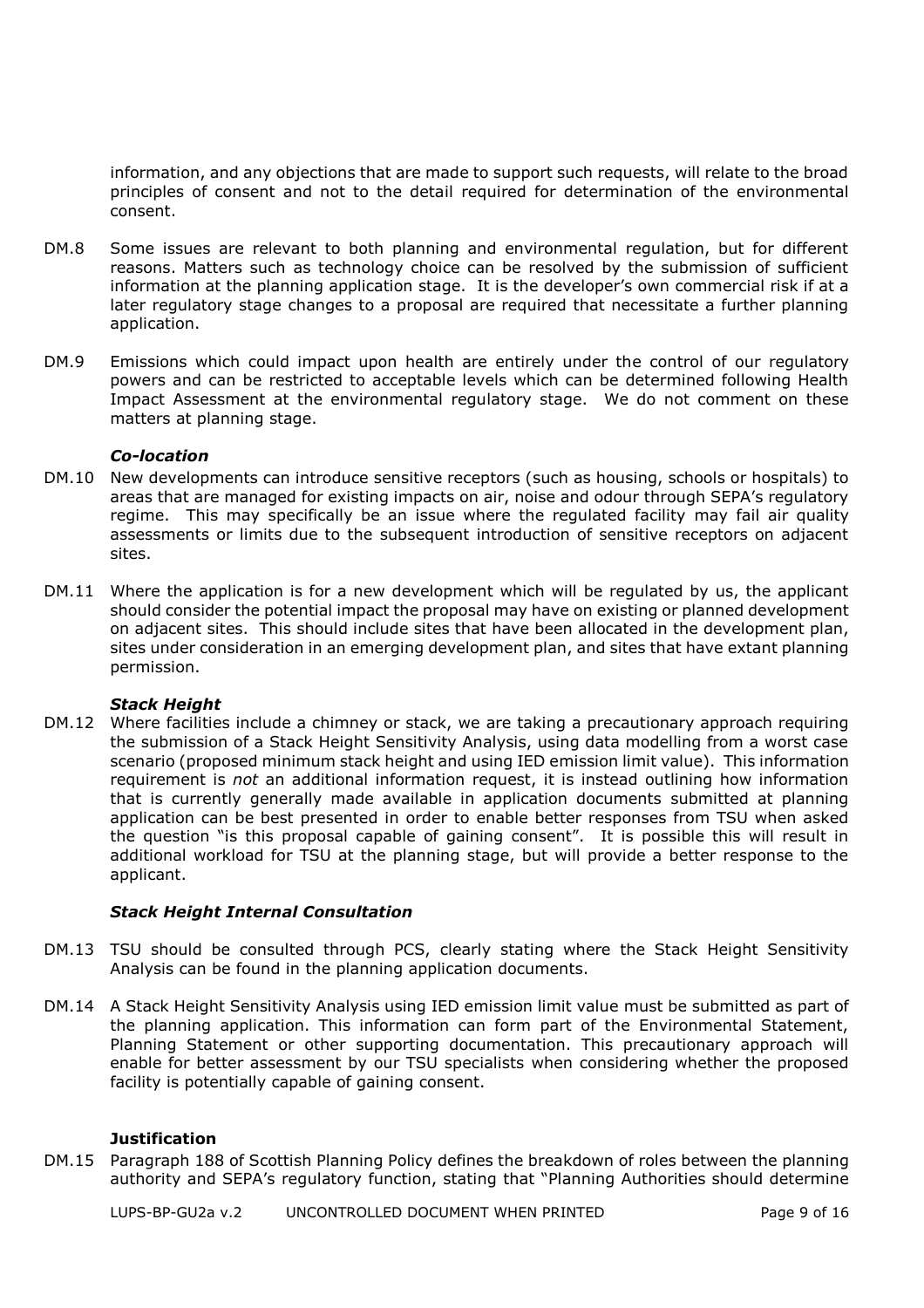whether proposed developments would constitute appropriate uses of the land, leaving the regulation of permitted installations to SEPA". We will therefore expect all proposals to comply with our guidance on consentability.

- DM.16 Online Scottish Government planning guidance [Planning and Waste Management Advice](https://beta.gov.scot/publications/planning-and-waste-management-advice/) states in paragraph 30 that: "…As a statutory consultee, SEPA will advise on policy compliance and whether a proposal is capable of being consented, consistent with their regulatory function; avoiding overlapping licence and planning conditions."
- DM.17 The Climate Change (Scotland) Act 2009) introduces various targets to reduce greenhouse gases emissions within Scotland and is complemented by the Zero Waste Plan objectives that seek to reduce waste generation across the nation.
- DM.18 Where proposals include the thermal treatment of waste (for example, the treatment of municipal and/or commercial waste by combustion, gasification, pyrolysis, plasma systems and anaerobic digestion), applicants will be required to comply with [SEPA's Thermal Treatm](https://www.sepa.org.uk/media/28983/thermal-treatment-of-waste-guidelines_2014.pdf)ent of [Waste Guidelines 2014](https://www.sepa.org.uk/media/28983/thermal-treatment-of-waste-guidelines_2014.pdf) – which outline practical requirements to be considered for both the planning application and PPC Regulation stages, and are a material consideration in assessing proposals for waste from energy facilities.
- DM.19 The requirements for thermal treatment facilities are expressly set out within SPP (Paragraph 189) indicating that SEPA's Thermal Treatment of Waste Guidelines 2014 and addendum sets the policy for such facilities. This requirement is strengthened by SPP (paragraph 183) which indicates that links should be made between energy from waste sites/allocations and new development to enable the provision of renewable heat and energy with the potential for longterm demand. This arrangement should help achieve the delivery of Scottish Government targets for renewable heat (i.e. 11% of Scotland's heat from renewable sources).

# **Special Note:**

## **Statutory Consultee Consultation Arrangement – Appropriate Assessment**

- DM.20 Where both planning permission and a PPC licence are required, we prefer that planning permission and PPC licence applications are made at the same time. If a planning application is submitted before the PPC application, then it should include a general description of the proposed process, techniques and technology choice, in addition to either:
	- a) details of proposed processes, techniques and technologies, an assessment of environmental impact associated with technology choice, including a detailed list of receptors, a description of potential impact on sensitive receptors, proposed mitigation measures and emissions standards to be achieved; **or**
	- b) demonstration that, assuming a worst-case scenario with sensitive receptors present, the development could reasonably achieve through existing technology agreed defined emissions standards.
	- c) In the case of an application for an intensive pig or poultry farm, SCAIL Agriculture screening will be required to identify whether screening for relevant standards/critical levels will be exceeded at any designated sites and sensitive receptors. Where they are exceeded, SEPA will require further detailed modelling to better predict the impact on ambient air quality from the proposed site.
- DM.21 If this information is not provided, we may be unable to respond fully to a planning consultation, which might delay planning authority or Scottish Government decisions.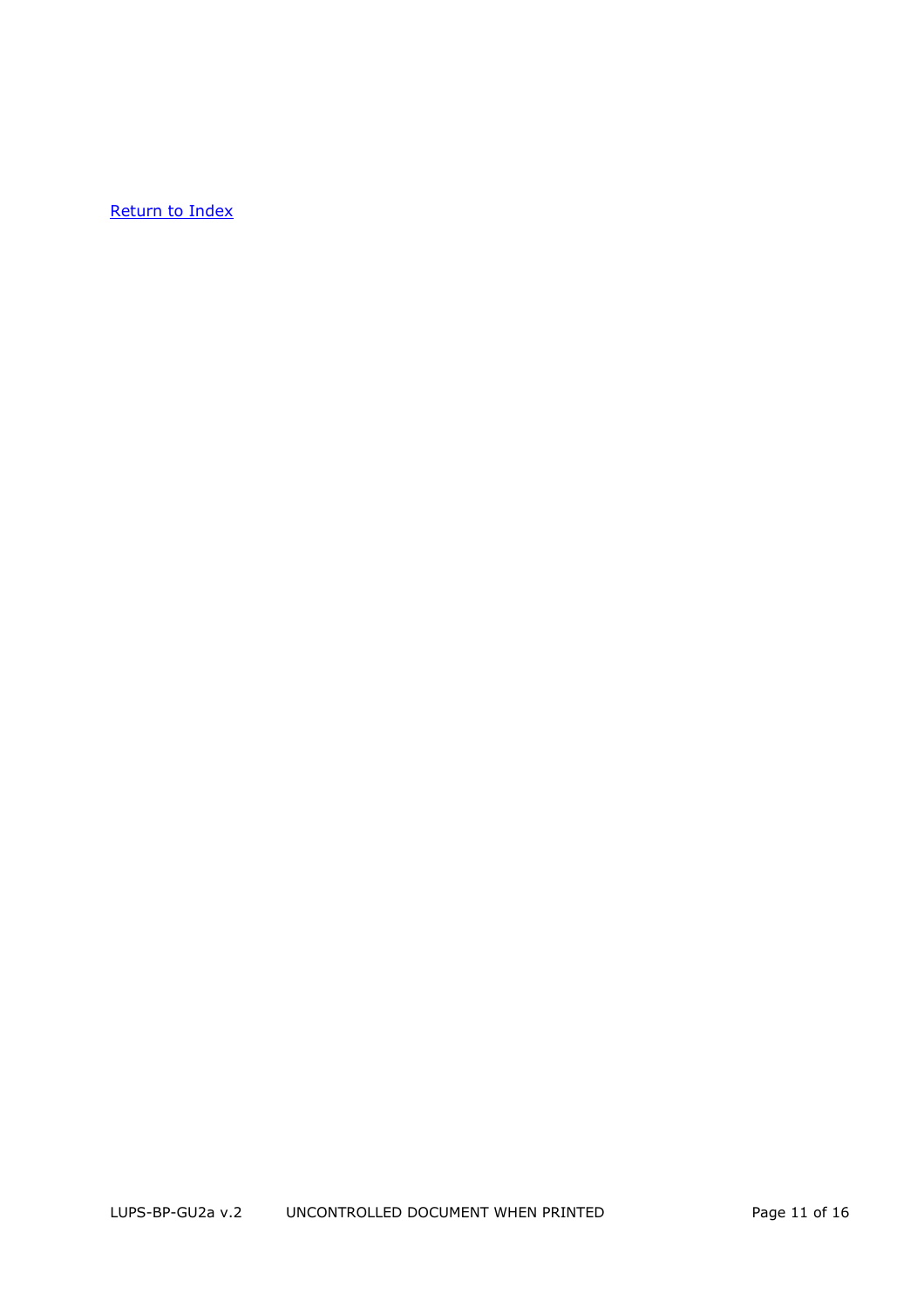## <span id="page-11-0"></span>**DM Requirement 2: Small scale biomass**

## **Small scale biomass**

SEPA will object in principal to biomass proposals that are intended to use waste wood source materials which are of a scale that normally falls within the Waste Management Licence Part 5(1) exemption (capacity <50kg/hr) and are sited within an Air Quality Management Area.

The development would not be able to comply with the terms of the exemption, which is the only relevant SEPA regulatory control. Such facilities are not capable of being controlled under the PPC regime due to their size.

#### **Information recommendations**

DM.22 In order to determine if the proposal is one that we would object to in principal, we need to know what source materials will be used in the facility, the size of the proposed facility and whether the proposal is sited within an Air Quality Management Area.

## **Internal Consultation**

DM.23 Planning staff will need to consult local Ops team to establish if the proposed biomass falls within this category.

#### **Justification**

DM.24 Biomass proposals that are intended to use waste wood source materials which are of a scale below the Waste Management Licence Part  $5(1)$  exemption (capacity  $\lt 50 \text{kg/hr}$ )and are sited within an Air Quality Management Area, then the development would not be able to comply with the terms of the exemption, which is the only relevant SEPA regulatory control. Such facilities are **not** capable of being controlled under the PPC regime, and therefore it would not be capable of gaining consent under either regime. We will object in principle to these applications.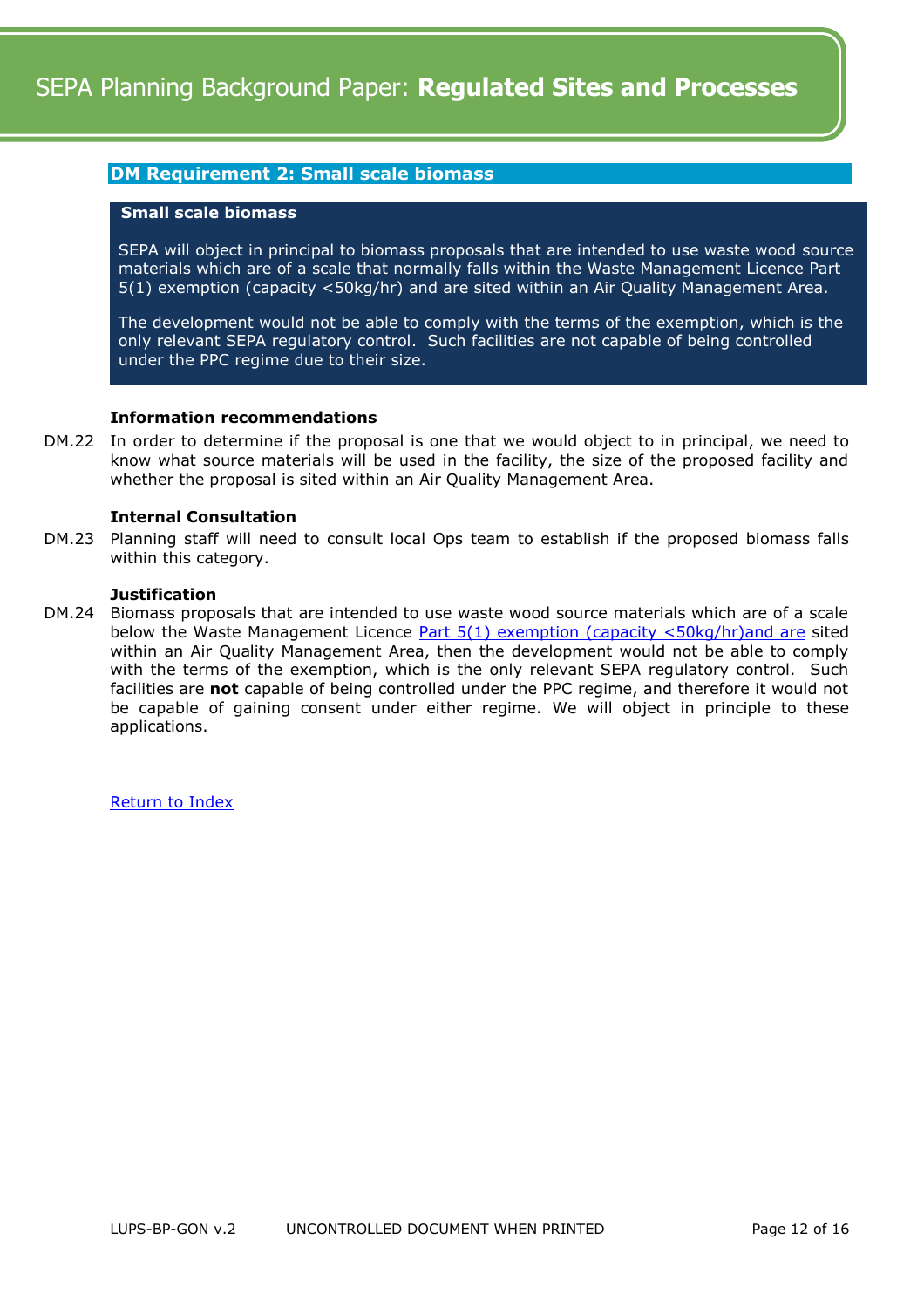# **DM Recommendation 1: Co-location**

#### **Co-location**

Where a proposed new development is in the vicinity of a regulated site(s), Local Planning Authorities should give full consideration to the potential for negative impacts resulting from the interaction of the proposal and the regulated site and the need for any amendments to the new development to take into consideration, minimise, or avoid any potential negative impacts.

## **Information recommendations**

DM.25 Where the proposal is for a new development adjacent to a regulated intensive pig or poultry farm, SEPA will require SCAIL Agriculture screening to be carried out. This should identify whether screening criteria for relevant standards/critical levels will be exceeded at any new sensitive receptors and where they are exceeded we will further require detailed modelling to better predict the impact on ambient air quality at the new development.

## **What needs to be considered?**

- DM.26 *New developments can introduce sensitive receptors (such as users of housing, schools or hospitals) and other land uses where human activity takes place (such as employment development) to areas that are managed or licenced through SEPA's regulatory regime.*
- DM.27 We regulate operations on licensed sites via the regimes and legislation we control via a PPC permit/Waste Management licence. However, due to the nature of the some licensed activity, even with the use of best industrial practice, mitigation and odour abatement techniques, it is possible there may be residual impacts outwith the site boundary. Such impacts may not necessarily represent non-compliance with the site licence conditions and therefore cannot be controlled by us. If there is a history of complaints associated with the existing licensed facility, then we will advise the planning authority of the nature of the complaints and whether any of the complaints have been substantiated by an officer. However, we will investigate complaints or issues arising from any perceived impacts in order to assess overall compliance with the site licence.
- DM.28 It is therefore important that the LPA fully considers whether it is appropriate for the proposed new development to be sited adjacent to a regulated site, and if the proposal is compatible with existing and proposed adjacent land use, (or where relevant whether it is appropriate for a proposed new site which will be regulated by us to be located adjacent to existing or planned land uses) and whether there are adequate separation distances between the sites or incorporated within the layout of the proposed development, for example to mitigate where possible for process failures which could generate odour problems**.**
- DM.29 We consider that decisions on development proposals such as housing close to regulated sites should be made with full knowledge of the potential interaction between the two. There are many examples of sensitive development being permitted close to regulated processes that result in requirements for tighter and more expensive controls for the businesses concerned in order to avoid nuisance. The developments can also lead to long term complaints in relation to – for example – odour and noise. This in turn results in disproportionate use of our resources to resolve such problems, which would not have arisen had the decision to place new development close to the source been taken in full awareness of the likelihood of impact on people.
- DM.30 Where the application is for new development taking place on sites adjacent to facilities we regulate, we recommend that the applicant contacts the operator of the regulated facility, and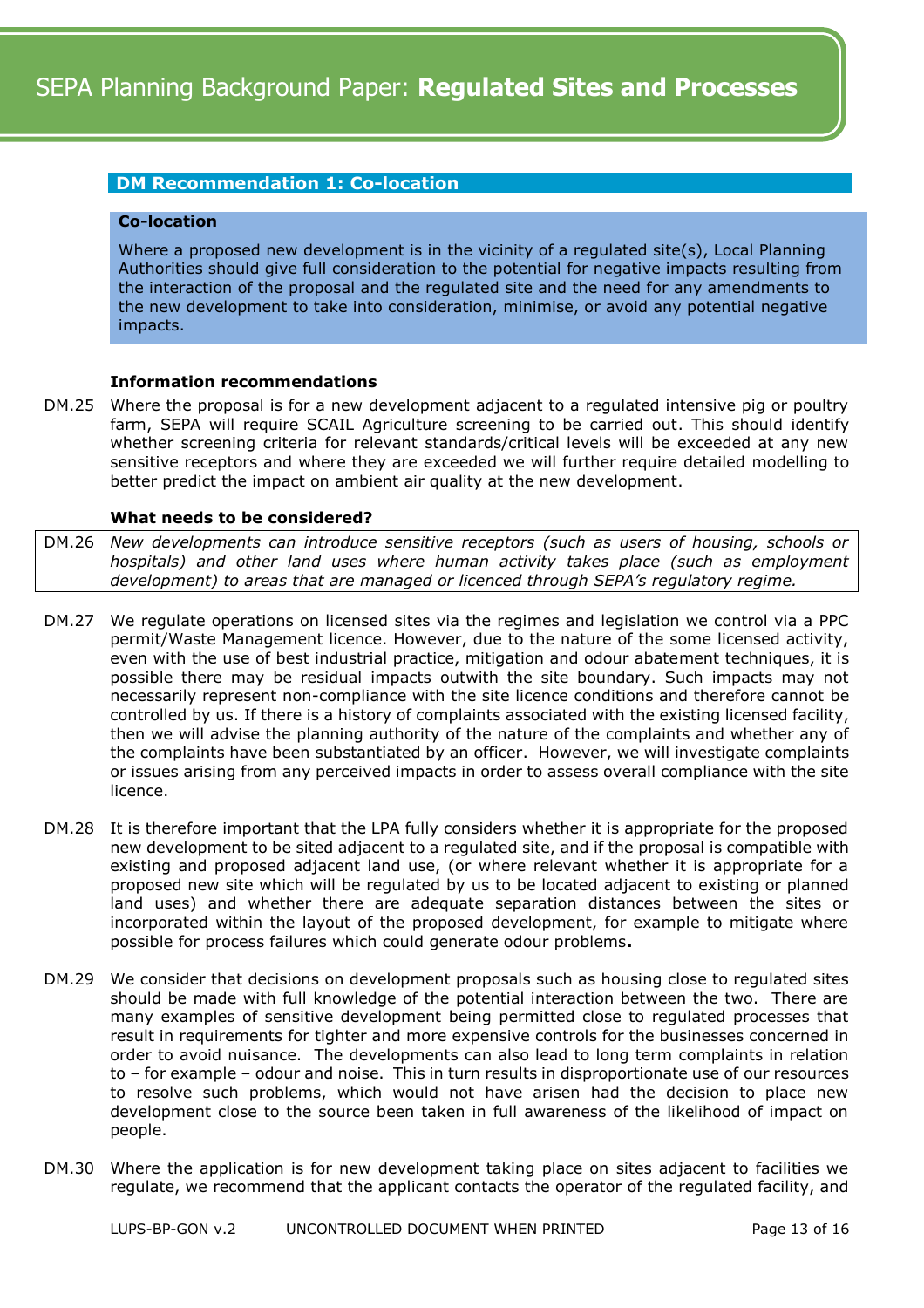in conjunction with SEPA discusses any potential issues which arise from the co-location of the new development. The proposed new development should not result in the existing licensed operating facility being non-compliant with our licensing regimes and the developer must consider the potential for impact from residual noise and odour arising from the existing licensed facility. When we consider it useful to do so, we will provide to planning authorities, information on the location and nature of such regulated processes and the technical standards to which they operate.

- DM.31 We recommend that the applicant discusses the proposed development with the operator of the regulated facility and with us. Any potential air quality issues must be identified and any mitigation or avoidance that will remove identified issues must be outlined as part of the planning application.
- DM.32 The design of buildings and layout of development on site should take account of any existing adjacent/nearby regulated facilities. New developments can be designed to minimise the impact of poor air quality on the occupants/sensitive receptors. For example, the layout of new development can allow for buildings to be located as far as possible from areas of poor air quality/regulated facilities that may have impact on human health. New development buildings could be designed to mitigate or minimise impact of poor air quality e.g. incorporating carbon filters to remove ammonia from air extracted externally, incorporate filters to remove PM10/25 from air before it reaches interior of buildings or incorporate these into air conditioning or include air conditioning where it previously was not included.
- DM.33 As this is a matter on which the planning authority must make an informed decision we will not object to a development proposal in this situation. With regards to potential impact on the new development of *residual* noise and odour arising from the existing regulated facility, the decision on the appropriateness of the co-location of the proposal with the existing regulated facility rests with the local authority and any consultation they have with their own Environmental Health colleagues. This position will be made clear in our response to the consultation. We will, in such circumstances, recommend that planning authorities consult the operator of the regulated site to enable the licence holder the opportunity to make representations to the planning authority.

## **Internal Consultation**

- DM.34 Where the proposal is for a new development adjacent to a regulated intensive pig or poultry farm, SEPA will require SCAIL Agriculture screening to be carried out. The Intensive Agriculture team must be consulted to assess the results of this screening.
- DM.35 SEPA Planners will check GIS to see if any regulated sites (PPC, WML only?) are located close to the application boundary. If there are, then consultation with the local Ops team will be made to confirm details of the location, nature of regulated processes and the standards to which they operate, and if there have been any complaints raised regarding the site.

#### **Justification**

- DM.36 Paragraph 188 of Scottish Planning Policy (SPP) defines the breakdown of roles between the planning authority and SEPA's regulatory function, stating that "…Planning Authorities should determine whether proposed developments would constitute appropriate uses of the land, leaving the regulation of permitted installations to SEPA." We will therefore expect all planning authorities to give full consideration to compatibility with neighbouring landuses, in particular any potential for negative impacts resulting from proposed new developments and adjacent regulated sites.
- DM.37 Paragraph 191 of SPP clearly advises that, with regard to waste management facilities, the consideration of appropriate buffer zones should be undertaken by planning authorites, stating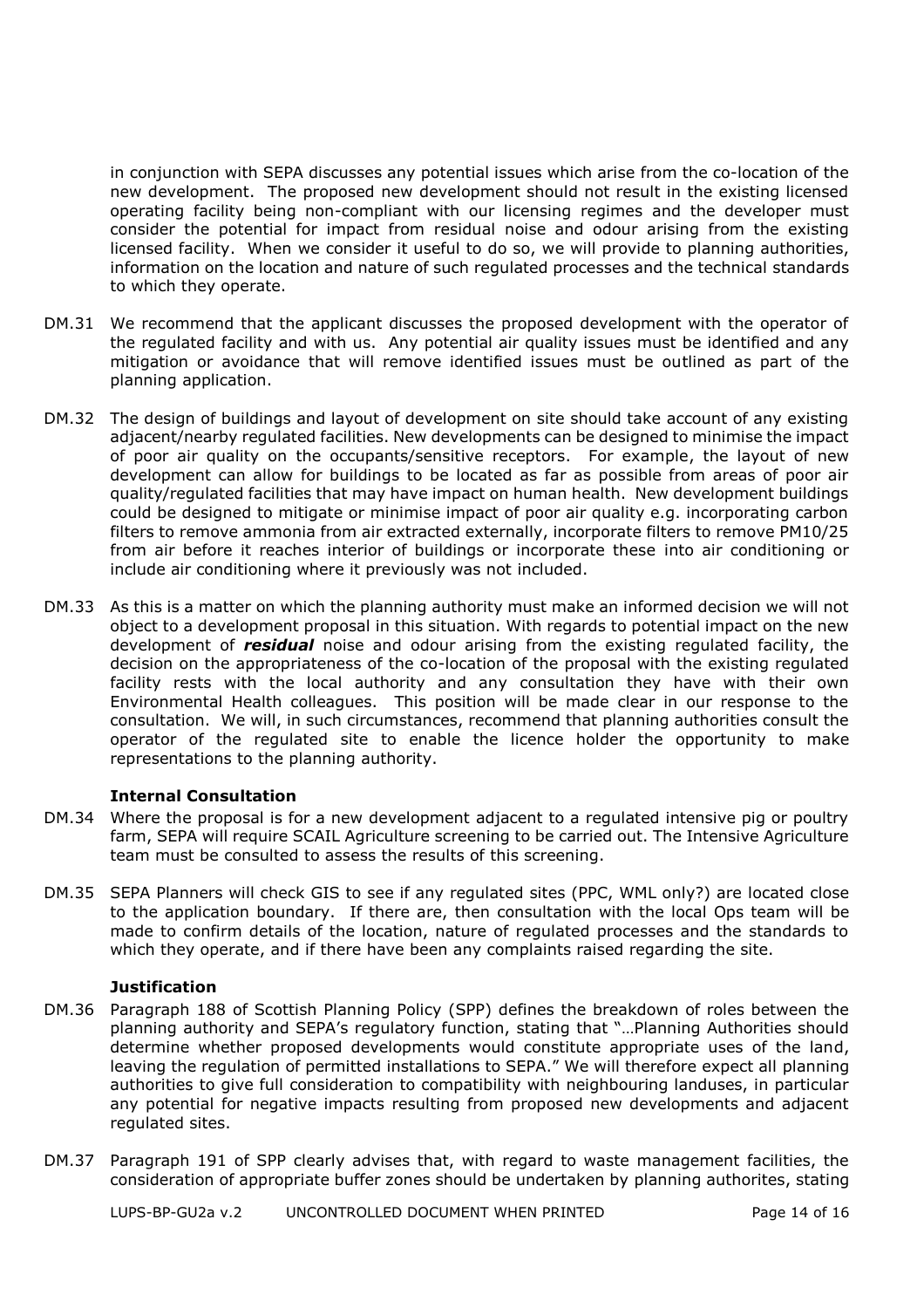that "Planning authorities should consider the need for buffer zones between dwellings or other sensitive receptors and some waste management facilities. As a guide, appropriate buffer distances may be:

- 100m between sensitive receptors and recycling facilities, small-scale thermal treatment or leachate treatment plant;
- 250m between sensitive receptors and operations such as outdoor composting, anaerobic digestion, mixed waste processing, thermal treatment or landfill gas plant; and
- greater between sensitive receptors and landfill sites."
- DM.38 A key consideration that planning authorities should give in relation to potential negative interactions of proposed developments and regulated sites (or proposed regulated sites and existing development) is contained in SPP paragraph 28 which stages "…The aim is to achieve the right development in the right place…" The planning authority should therefore give consideration as to whether co-location of development with existing land use is appropriate, and that development requirements are attached as appropriate.
- DM.39 Planning Advice Note 51: Planning, Environmental Protection and Regulation (2006) provides support and advice relating to the role of the planning system in relation to the environmental protection regimes. It summarises statutory responsibilities of environmental protection bodies, including SEPA, and aims to minimise any overlap or duplication of environmental controls.
- DM.40 Clear advice is given with regard to advising an LPA if a proposal is capable of gaining consent. PAN 51 paragraph 49 states that *"*Whether authorisation or licensing under another regime would be approved or refused is not a material consideration although whether a proposal was '*capable of being licensed'* would be". Paragraph 50 goes on to list a number of environmental protection issues which might be regarded as material considerations by the planning authority.
- DM.41 With regard to potential nuisance issues arising from development, PAN51 paragraph 52 advises that "…There remains the possibility that…nuisance effects on neighbours arising from such proposals, may still raise planning issues. Similarly, any requirements for changes to licensing to further mitigate environmental impacts of established development may require amendments to the existing planning consent." This is explored further in paragraphs 64 – 65 which advise the LPA on their role in considering noise and nuisance; Paragraph 65 clearly states that "Noise and Nuisance may therefore be material considerations, both in terms of proposed developments that are likely to cause noise or nuisance and in terms of proposed sensitive developments which may be affected… (in the latter example) the local authority should seek to avoid situations where noise complaints from (the) new occupants would result in an abatement notice being served on the pre-existing use. Planning authorities will wish to consult environmental health officers in appropriate cases, even where the issues are considered as part of an Environmental Impact Assessment."
- DM.42 Further advice on the role of the planning system with regards to noise is provided in PAN 51 Annex Environmental protection regimes part 10.5 which states that "The land use planning system may be expected to have a role in improving the ambient noise climate, and to ensuring that the future occupants of new noise sensitive developments are protected from environmental noise."